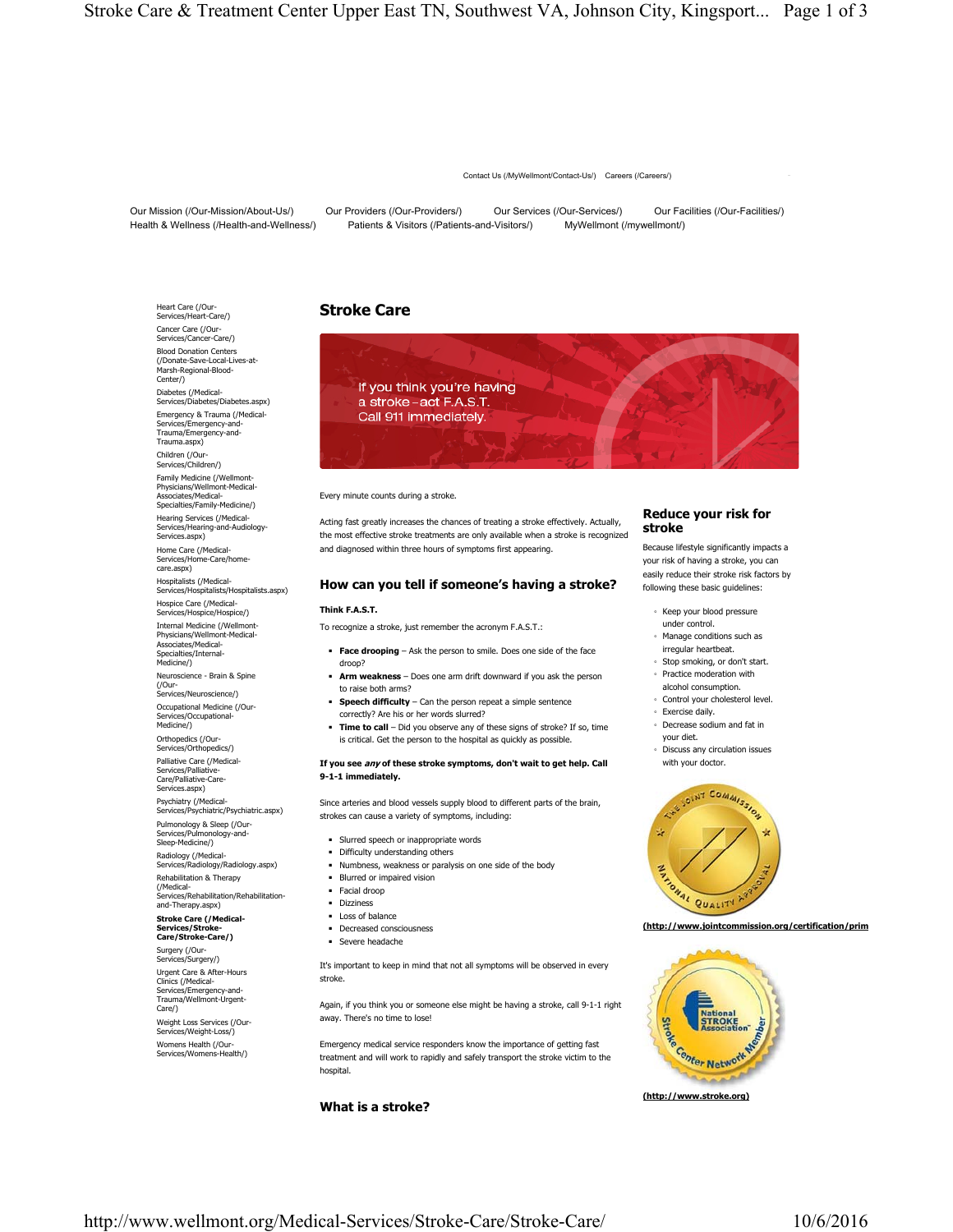A stroke happens when blood flow to the brain is interrupted. This can be caused by a clot blocking the flow of blood through the blood vessels or when a vessel bursts.

The brain has one of the body's highest oxygen demands. Because blood delivers oxygen to the brain (like it does to the rest of the body), when blood flow to the brain stops, brain cells start to die.

This happens even if the stroke only lasts a few minutes. The death of brain cells can even cause permanent brain damage. This is why it's so important to get help fast.

There are several different kinds of strokes:

- Transient ischemic attack, which is sometimes called a mini-stroke
- **■** Ischemia or blocked artery (embolic or thrombotic)
- ◾ Hemorrhagic stroke or burst blood vessel (intercerebral and subarachnoid aneurysms)

## **Why choose Wellmont for stroke care?**

## **Prompt treatment with the latest technologies**

**Holston Valley Medical Center (/Our-Facilities/Hospitals-And-Medical-Centers/Holston-Valley-Medical-Center/)** and **Bristol Regional Medical Center (/Our-Facilities/Hospitals-And-Medical-Centers/Bristol-Regional-Medical-Center/)** are regional leaders in superior stroke care.

Speed and expertise are essential to saving lives and minimizing the damage a stroke can cause. So when a stroke occurs, the experts at Wellmont Health System are ready to care for patients quickly.

Once a patient arrives, treatment can often begin immediately using the latest imaging technologies, stroke treatment protocols and medicines like tPA clotbusters to restore vital blood flow to the brain.

#### **Stroke center certification**

Both Holston Valley and Bristol Regional have been designated as Advanced Primary Stroke Centers by **The Joint Commission**

**(http://www.jointcommission.org/certification/primary\_stroke\_centers.aspx)**. This means our stroke programs:

- Provide the next generation of stroke care
- Have met and seek to maintain The Joint Commission's high standards in providing superior stroke care

## **24/7 coverage**

The Advanced Primary Stroke Centers at Holston Valley and Bristol Regional provide neurosurgery and neurohospitalist coverage 24 hours a day, seven days a week. Our stroke center professionals also provide their expertise to other member hospitals when stroke patients arrive.

## **Neurology telemedicine**

Through telemedicine capabilities at Holston Valley and Bristol Regional, EEG (electroencephalogram) brain wave strips can be received from EMTs remotely. This allows stroke experts in the hospital to begin diagnosing the condition and considering treatment options before a patient arrives.

Wellmont's experienced physicians use several advanced diagnostic tools to evaluate strokes, including:

- Carotid ultrasound
- TEE (transesophageal echogram)
- CT and CTA (computed tomography angiogram) scans
- MRI and MRA (magnetic resonance angiogram) imaging
- ◾ Angiography

## **Stroke recovery and rehabilitation**

With dedicated areas for stroke patients staffed by exceptional physicians, nurses and specialists, Wellmont offers a compassionate environment for recovery and rehabilitation after a stroke.

Our approach includes inpatient and outpatient stroke treatment, with a continuity of care from stroke onset through rehab.

Physical therapists help patients increase their range of motion. Occupational therapists help regain the skills necessary for everyday activities. And speech therapists work to re-establish communication skills that may have been affected.

## **Appalachian Regional Stroke Center Network**